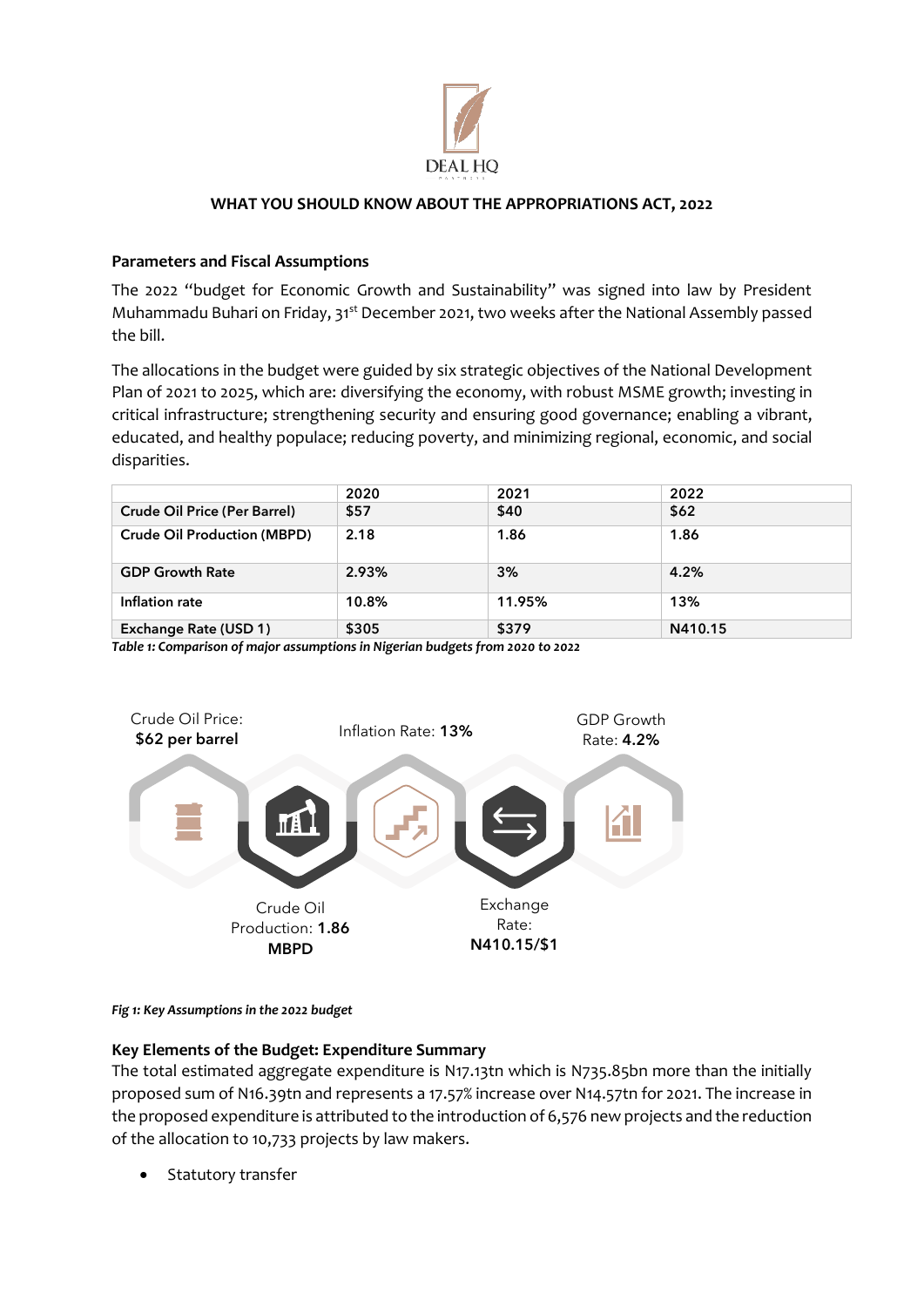- Recurrent (non-debt) which is the largest expenditure is estimated to amount to N6.91tn, is 40.3% of total expenditure and 17.3% higher than the 2021 Budget.
- Debt Service
- Aggregate Capital Expenditure of N5.47tn accounts for 31.9% of total expenditure.
- Sinking fund

N3.61tn is estimated for debt service and this represents 22% of total expenditure. This is a 15.7% increase from the N3.12tn allotted for debt service last year. This increase in public debt is a result of borrowings to put the economy back on track after 2 recessions.



**Fig 2: Percentage representation of revenue allocations under the 2022 budget**

|                              | 2020<br>N | 2021<br>N         | 2022<br>N          |
|------------------------------|-----------|-------------------|--------------------|
| <b>Aggregate Expenditure</b> | 10.59tn   | 14.57tn           | 17.13tn            |
| <b>Capital Expenditure</b>   | 2.47tn    | 5.2tn             | 5.47tn             |
| <b>Sinking Fund</b>          | 272.9bn   | 200 <sub>bn</sub> | 270.7bn            |
| <b>Recurrent (Non-Debt)</b>  | 4.49tn    | 5.77tn            | 6.91tn             |
| <b>Debt Service</b>          | 2.43tn    | 3.12tn            | 3.61 <sub>tn</sub> |
| <b>Statutory Transfer</b>    | 560.bn    | 496.5bn           | 869.67bn           |

*Table 2: Comparison of revenue allocations in the budgets from 2020 -2022*

#### **Key Elements of the Budget: Revenue Summary**

The estimated aggregate revenue to fund the 2022 budget is  $\frac{1}{2}$  10.7tn which is 32% higher than the 2021 estimate of N8.1tn. The major revenue generation strategies are as follows:

• Enhancement of tax and excise revenues through policy reforms and tax administration measures;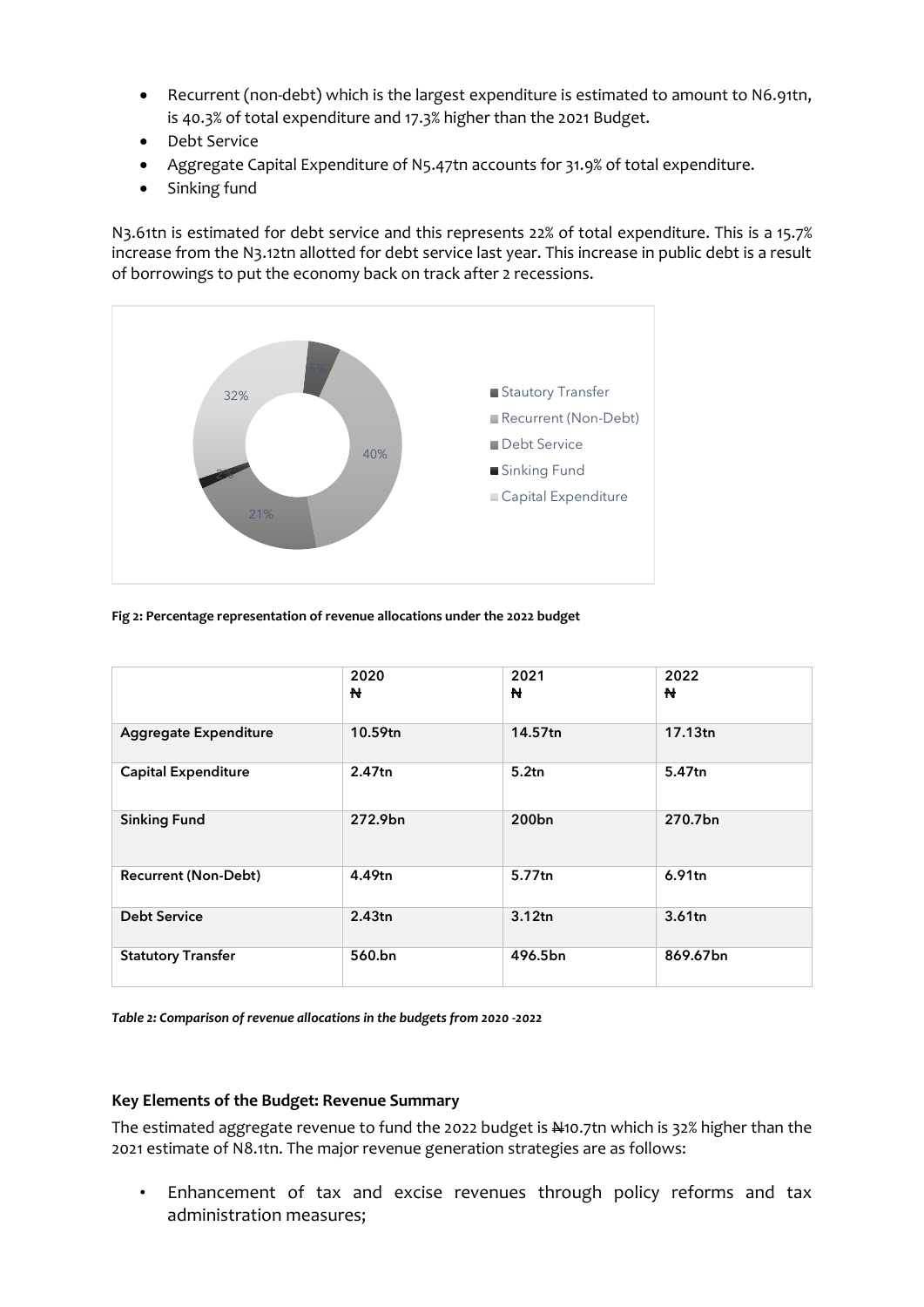- Review of the policy effectiveness of tax waivers and concessions;
- Boost of customs revenue through the e-Customs and Single Window initiatives (implementation of the African Continental Free Trade Agreement may be a major driver for this strategy); and
- Safeguard revenues from the oil and gas sector.

The government has also expressed its intention to strengthen the existing framework for concessions and Public Private Partnerships. There will also be a review of the Finance Act to input measures to aid the Strategic Revenue Growth Initiative (SGRI).



*Fig 3: Summary of Revenue Allocation in the 2022 budget*

#### **Key Elements of the Budget: Deficit, Financing, and Critical Ratios**

The 2022 budget has a total fiscal deficit of about N6.39tn. This represents about 3.5% of the projected GDP of N184tn (this amount was stated by the Minister of Finance at the public presentation of the budget in October,2021), slightly above the 3% threshold set by the Fiscal Responsibility Act 2007 (FRA).

The President, however, insisted that this was necessary to tackle the security problems prevalent in the country.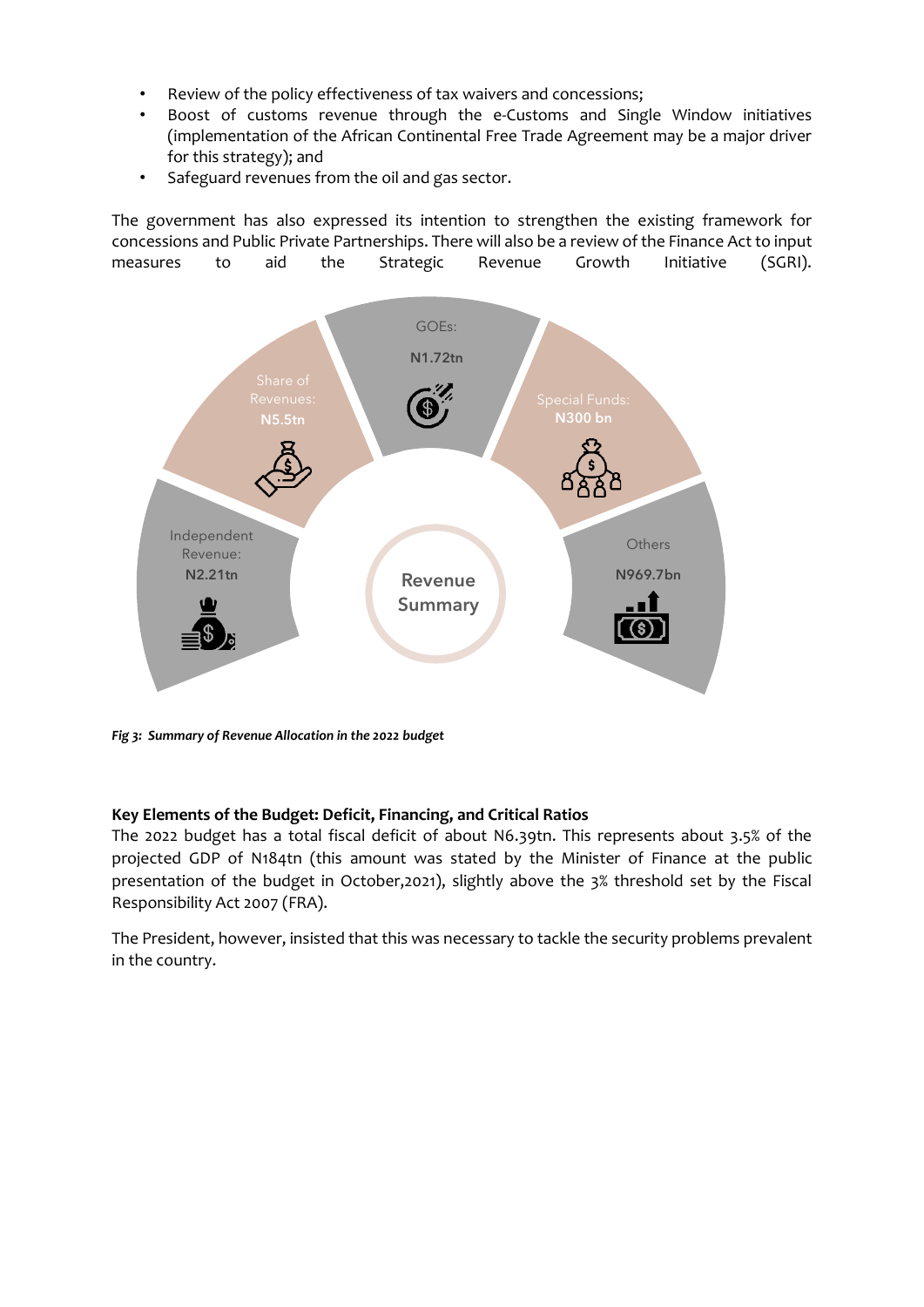

*Fig. 4: Allocation for deficit funding in the 2022 budget* 

### **Finance Act 2021**

In order to achieve the revenue projections in the 2022 budget, the Finance Act took effect from the 1<sup>st</sup> January 2022 and introduces amendments to some tax laws.

The Finance Act amends the: Capital Gains Tax Act (CGTA); Companies Income Tax Act (CITA); Fiscal Responsibility Act (FRA); Personal Income Tax Act (PITA); Stamp Duties Act (SDA); Federal Inland Revenue Service (Establishment) Act [FIRSEA]; Tertiary Education Trust Fund (Establishment) Act [TETFEA]; National Agency for Science and Engineering Infrastructure Act (NASENI Act); Value Added Tax Act (VATA); Nigerian Police Trust Fund (Establishment) Act [NPTFEA]; Finance (Control and Management) Act [FCMA], and Insurance Act.